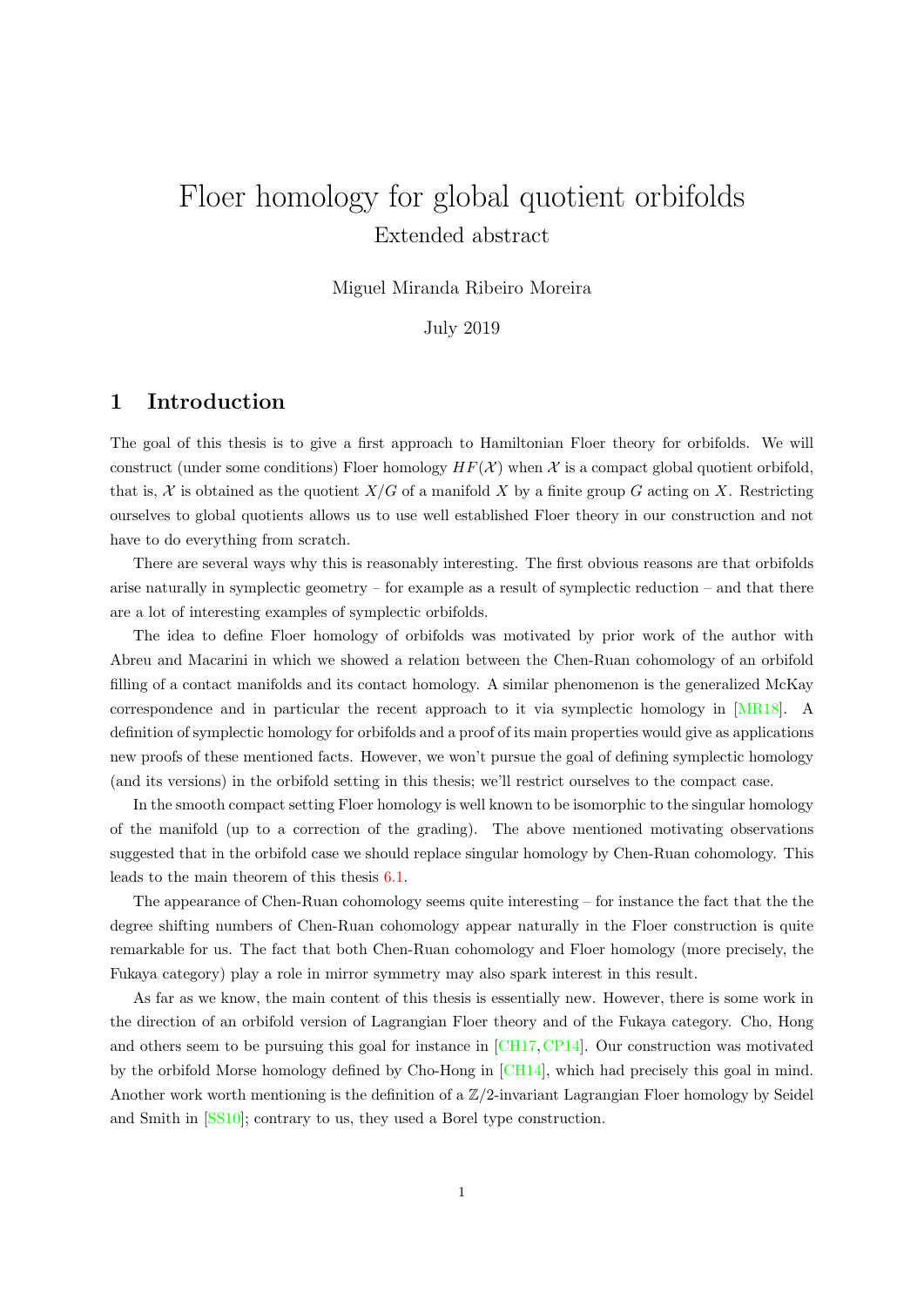## 2 Orbifolds

Orbifolds are a generalization of smooth manifolds in which we allow some "not too bad" singularities: more precisely, we allow singularities that locally look like quotients of a smooth manifold by a finite group.

In the main text we will consider general orbifolds and their general theory in chapter 2. We will focus on the approach to orbifolds via étale Lie groupoids. We discuss orbifold morphisms, orbibundles, cohomology of orbifolds, forms and de Rham cohomology, Morse homology and Chen-Ruan cohomology. Global quotient orbifolds are orbifolds obtained as the quotient  $\mathcal{X} = [X/G]$  of a smooth manifold X by a finite group G acting on it; the underlying topological space of  $\mathcal X$  is the quotient topological space  $X/G$ . These are the orbifolds that we'll consider when constructing Floer homology. This chapter contains nothing new and most of it is based on [\[ALR07\]](#page-10-5).

#### 2.1 Chen-Ruan cohomology

Chen-Ruan cohomology is one of the most interesting aspects of orbifolds. Chen and Ruan were inspired by physics and by models for string theory which were being constructed over orbifolds, namely in [\[DHVW85\]](#page-10-6). Their cohomology theory was seen as the classical part of a quantum cohomology for orbifolds, constructed using the space of morphisms from (orbifold) Riemann surfaces to our orbifold. Chen-Ruan cohomology has been playing a very important role in the development of mathematics (and physics) in the last 20 years. We describe now the (rationally) graded vector space structure of the Chen-Ruan cohomology of a global quotient.

Let  $\mathcal{X} = [X/G]$  be a global quotient orbifold with an almost complex structure J. As a vector space, the Chen-Ruan cohomology is the cohomology of the so called inertia orbifold  $\Lambda \mathcal{X}$ , which consists of the orbifold morphisms  $S^1 \to \mathcal{X}$  which are constant as topological maps. This space has a simple description:

$$
\Lambda \mathcal{X} = \bigsqcup_{(g)} X^g / C(g).
$$

We assume that  $X^g$  are connected. When  $g = 1$  we get a copy of X and for  $g \neq 1$  the components  $\mathcal{X}^{(g)} = X^g/C(g)$  are called the twisted sectors.

To define a grading in Chen-Ruan cohomology we need to shift the usual cohomology grading by some numbers. If  $x \in X^g$  we get an automorphism  $(dg)_x : T_x X \to T_x X$ . Let  $e^{2\pi i \lambda_1}, \ldots, e^{2\pi i \lambda_n}$  be the eigenvalues of  $(dg)_x$  as a complex linear transformation and define

$$
\iota_{(g)} = \sum_{j=1}^n \{\lambda_j\} \in \mathbb{Q}.
$$

Then Chen-Ruan cohomology is defined as

$$
H^*_{CR}(\mathcal{X}; \mathbb{Q}) = \bigoplus_{(g)} H^{*-2\iota_{(g)}}(X^g/C(g); \mathbb{Q}).
$$

Chen-Ruan cohomology satisfies a form of Poincaré duality. It also admits a product structure respecting the grading. One remarkable fact that certainly explains the interest in Chen-Ruan cohomology is that given a crepant resolution  $\mathcal{X} \to Y$  we have an isomorphism of graded vector spaces  $H^*(Y; \mathbb{Q}) \cong H^*_{CR}(\mathcal{X}; \mathbb{Q}).$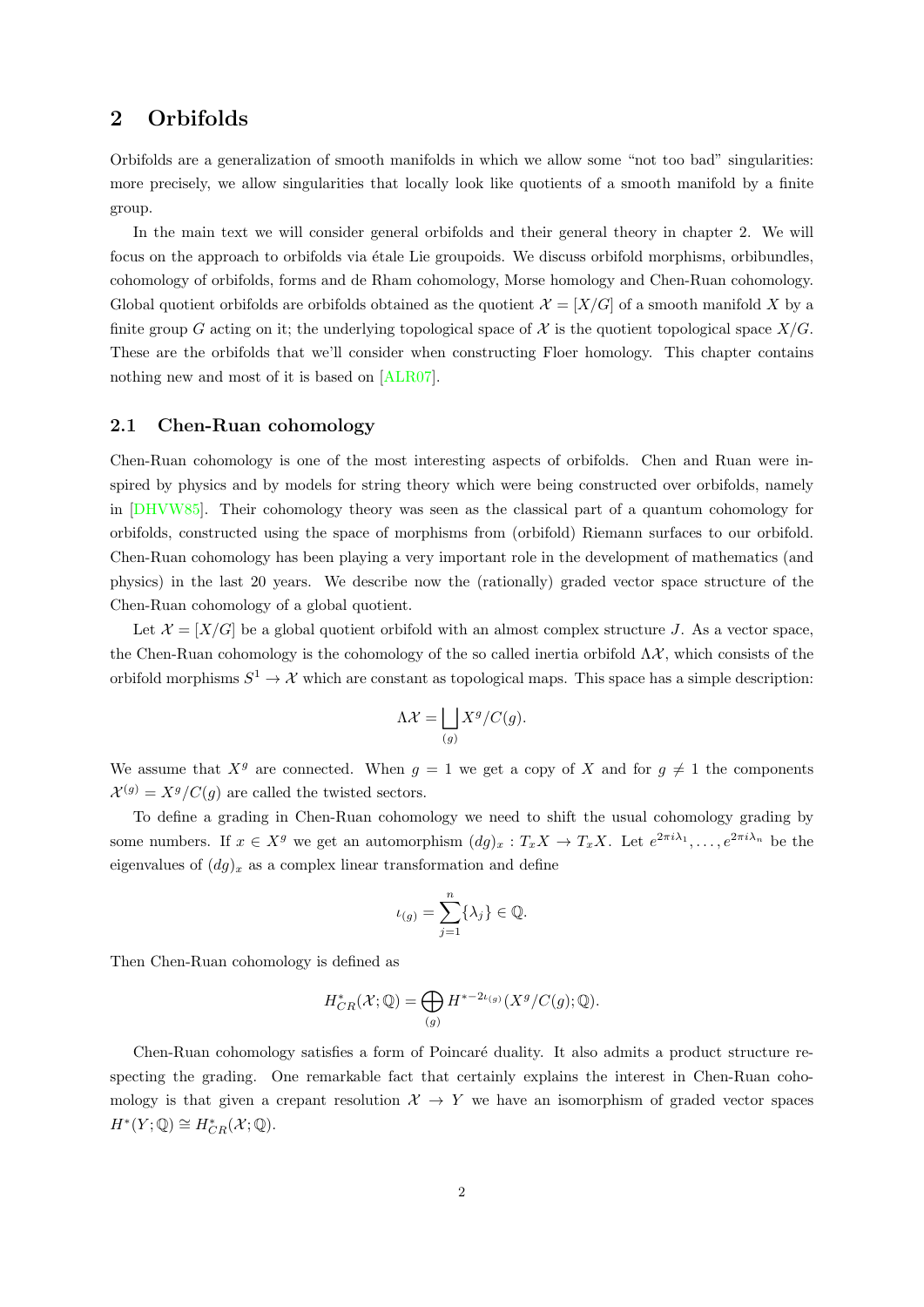#### 3 Floer homology with g-periodic boundary conditions

When we try to define Floer homology for a global quotient  $[X/G]$  we will consider Hamiltonian 1-periodic orbits in  $[X/G]$ . Such Hamiltonian loops will lift to Hamiltonian orbits  $\gamma : [0,1] \to X$  that "close" in the quotient, that is,  $\gamma(1) = g\gamma(0)$  for some  $g \in G$ . Moreover the Floer cilinders will also lift to some maps  $u: [0,1] \times \mathbb{R} \to X$  with a boundary condition  $u(1,s) = gu(0,s)$  for  $s \in \mathbb{R}$ . So a key step in constructing the Floer complex of  $\mathcal X$  is to fix a symplectomorphism g and define a Floer homology generated by these q-periodic orbits. Such generalization of the usual Floer homology (that corresponds to  $q = id<sub>X</sub>$ ) is already considered in the literature, although details are usually not given since almost everything works as in the case  $g = id_X$ .

Let  $(X, \omega)$  be a compact symplectic manifold and  $g: X \to X$  a symplectomorphism. Let  $H: \mathbb{R} \times X \to$ R be a time dependent Hamiltonian  $H_t(x) = H(t, x)$  satisfying  $H_t = H_{t+1} \circ g$  and let  $J = (J_t)_{t \in \mathbb{R}}$  be a time dependent almost-complex structure compatible with  $\omega$  satisfying  $J_t = g^* J_{t+1}$ . Denote by  $X_t = X_t^H$ the Hamiltonian vector field of  $H_t$  and by  $\varphi_t = \varphi_t^H$  its Hamiltonian flow.

Our Floer complex will be generated by Hamiltonian orbits

$$
\mathcal{P}_g(H) = \{ \gamma \in C^{\infty}([0,1],X) : \dot{\gamma}(t) = X_t^H(\gamma(t)) \text{ and } \gamma(1) = g(\gamma(0)) \}.
$$

<span id="page-2-1"></span>**Definition 3.1.** Given a Hamiltonian H as above and  $\gamma \in \mathcal{P}_q(H)$  we say that  $\gamma$  is non-degenerate if the linearized return map

$$
d(\varphi_1^{-1} \circ g)_{x_0} : T_{x_0} X \to T_{x_0} X
$$

does not admit 1 as an eigenvalue, where  $x_0 = \gamma(0)$ .

We say that H satisfies the non-degeneracy condition if every  $\gamma \in \mathcal{P}_g(H)$  is non-degenerate.

If H satisfies the non-degeneracy condition then the fixed points of  $\varphi_1^{-1} \circ g$  form a discrete set, so  $\mathcal{P}_q(X)$  is finite.

The definition of the differential in this complex will be given by counting solutions of Floer equation

<span id="page-2-0"></span>
$$
\partial_s u + J_t(u) \left( \partial_t u - X_t^H(u) \right) = 0 \tag{1}
$$

with certain boundary conditions. We define the relevant moduli spaces of such solutions:

Definition 3.2. We define the moduli spaces

$$
\widehat{\mathcal{M}}_g(\gamma^-, \gamma^+; H, J) = \{ u \in C^\infty([0, 1] \times \mathbb{R}, X) | u \text{ is a solution of } (1),
$$

$$
u(t, \pm \infty) = \gamma^{\pm}(t), u(1, s) = g(u(0, s)) \}. \tag{2}
$$

If  $\gamma^- \neq \gamma^+$  then  $\widehat{\mathcal{M}}_g(\gamma^-,\gamma^+;H,J)$  admits an R-action by translation in the s variable and we define

$$
\mathcal{M}_g(\gamma^-, \gamma^+; H, J) = \widehat{\mathcal{M}}_g(\gamma^-, \gamma^+; H, J) / \mathbb{R}.
$$
\n(3)

#### <span id="page-2-2"></span>3.1 Fredholm property and the relative index

A fundamental fact in the construction of Floer homology is that in generic transversality conditions the moduli spaces  $\mathcal{M}_g(\gamma^-, \gamma^+)$  should be finite dimensional manifolds. This is controlled by the linearisation of the Floer operator, which is an operator

$$
D_u: W_g^{1,p}(u^*TX) \to L_g^p(u^*TX)
$$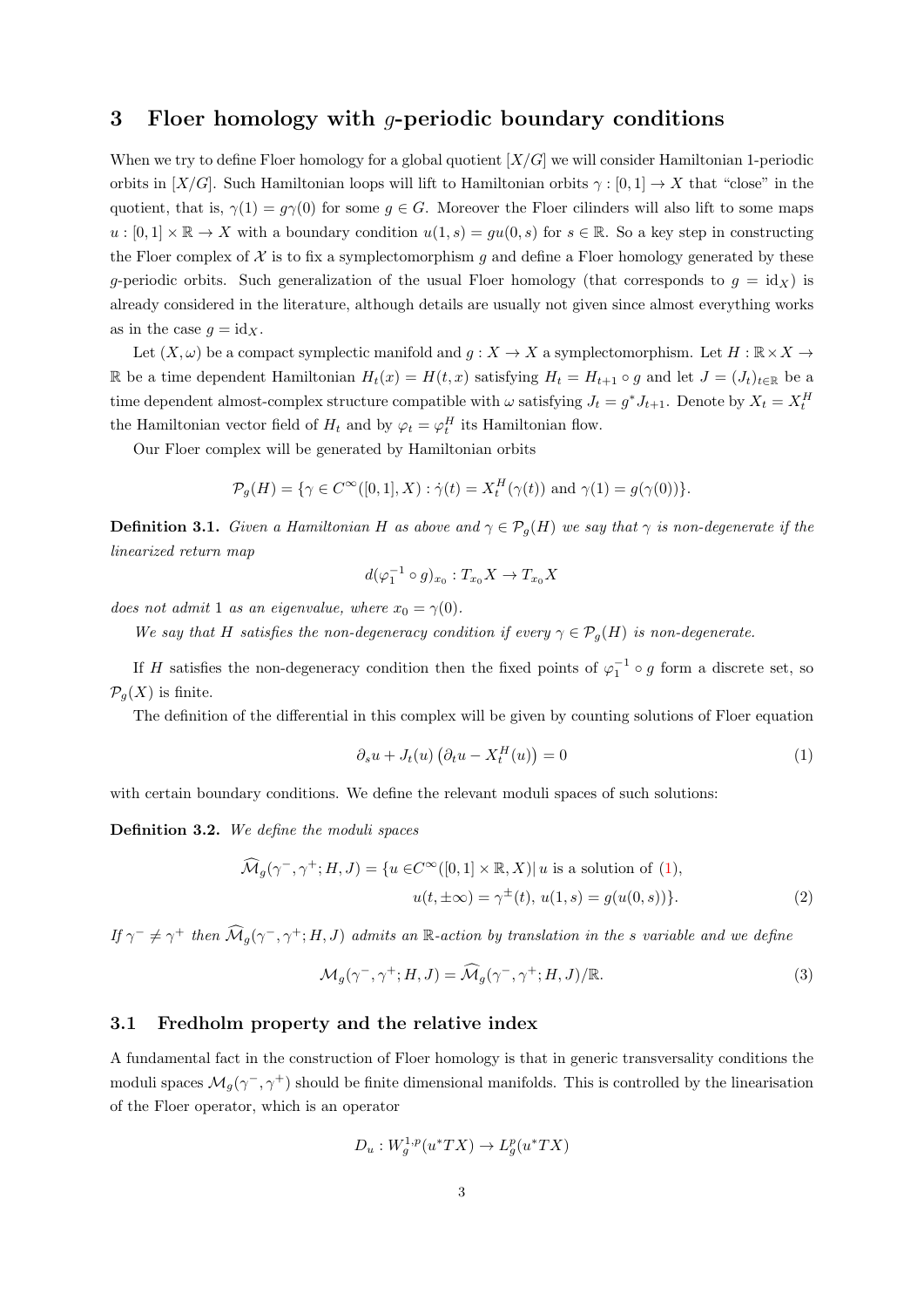where  $W_g^{1,p}(u^*TX)$ ,  $L_g^p(u^*TX)$  are Sobolev completions of the space of sections  $\xi$  of the bundle  $u^*TX \to$  $[0,1] \times \mathbb{R}$  satisfying  $\xi(1,s) = (dg)_{u(0,s)}\xi(0,s)$ . To study this linearisation we can find an appropriate trivialization

$$
\Psi(t,s) : \mathbb{R}^{2n} \to T_{u(t,s)}X \text{ for each } (t,s) \in [0,1] \times \mathbb{R}
$$

preserving the symplectic form and the almost complex structures and satisfying

$$
\Psi(1,s) = (dg)_{u(0,s)} \Psi(0,s).
$$

The existence of such a trivialization essentially follows from the fact that  $U(n)$ -bundles over  $S^1 \times \mathbb{R}$  are trivial. This trivialization induces isomorphisms

$$
W^{1,p}(u^*TX) \cong W^{1,p}(S^1 \times \mathbb{R}, \mathbb{R}^{2n}) \text{ and } L^p(u^*TX) \cong L^p(S^1 \times \mathbb{R}, \mathbb{R}^{2n}).
$$

Under this isomorphisms,  $D_u$  takes the form of a perturbed Cauchy-Riemann operator, that is, an operator  $L_S: W^{1,p}(S^1 \times \mathbb{R}, \mathbb{R}^{2n}) \to L^p(S^1 \times \mathbb{R}, \mathbb{R}^{2n})$  of the form

$$
L_S = \partial_s + J_0 \partial_t + S
$$

where  $S \in C^0(S^1 \times \mathbb{R}, M_{2n \times 2n}(\mathbb{R}))$ . These are well understood and we can prove the following:

**Theorem 3.3** (Fredholm property). Suppose that  $\gamma^-, \gamma^+ \in \mathcal{P}_g(H)$  are non-degenerate (see definition [3.1\)](#page-2-1) and  $u \in \widehat{\mathcal{M}}_g(\gamma^-, \gamma^+)$ . Then the operator  $D_u$  is Fredholm and has index

$$
ind D_u = \mu_{CZ}(\Phi^+) - \mu_{CZ}(\Phi^-) \equiv \mu(u)
$$

where  $\Phi^{\pm}$  are defined by

<span id="page-3-0"></span>
$$
\Phi^{\pm}(t) = \Psi(t, \pm \infty)^{-1} (d\varphi_t^H)_{\gamma^{\pm}(0)} \Psi(0, \pm \infty) \in Sp(\mathbb{R}^{2n})
$$
\n(4)

An infinite dimensional pre-image transversality theorem shows that the condition needed to assure that the moduli spaces  $\widehat{\mathcal{M}}_g(\gamma^-, \gamma^+)$  are smooth manifolds is the surjectivity of the operators  $D_u$ .

**Theorem 3.4.** Suppose  $\gamma^{-}, \gamma^{+} \in \mathcal{P}_{g}(H)$  are non-degenerate. If  $D_u$  is a surjective operator for every  $u\in\widehat{\mathcal{M}}_g(\gamma^-,\gamma^+)$  then  $\widehat{\mathcal{M}}(\gamma^-,\gamma^+)$ ,  $\mathcal{M}(\gamma^-,\gamma^+)$  are smooth manifolds; moreover, their local dimensions at  $u \in \widehat{\mathcal{M}}_g(\gamma^-, \gamma^+)$  are

$$
\dim_u \widehat{\mathcal{M}}(\gamma^-, \gamma^+) = \mu_{CZ}(\Phi^+) - \mu_{CZ}(\Phi^-)
$$

and

$$
\dim_u \mathcal{M}(\gamma^-,\gamma^+) = \mu_{CZ}(\Phi^+) - \mu_{CZ}(\Phi^-) - 1
$$

where  $\Phi^{\pm}$  are defined by [\(4\)](#page-3-0).

When this is the case for every  $u \in \widehat{\mathcal{M}}_q(H, J)$  we say that the pair  $(H, J)$  is regular.

#### 3.2 Floer complex

The Floer complex of X with g-boundary conditions will be generated by  $\mathcal{P}_q(H)$  and its differential will count solutions in  $\mathcal{M}_g(\gamma^-, \gamma^+)$  which are rigid, i.e., which have relative index  $\mu(u) = 1$ . To guarantee that we're counting a finite number of objects and to prove that the differential that we'll define satisfies  $\partial^2 = 0$  we'll need some compactness results on our moduli spaces. The key tool for dealing with these problems is Gromov-Floer compactness.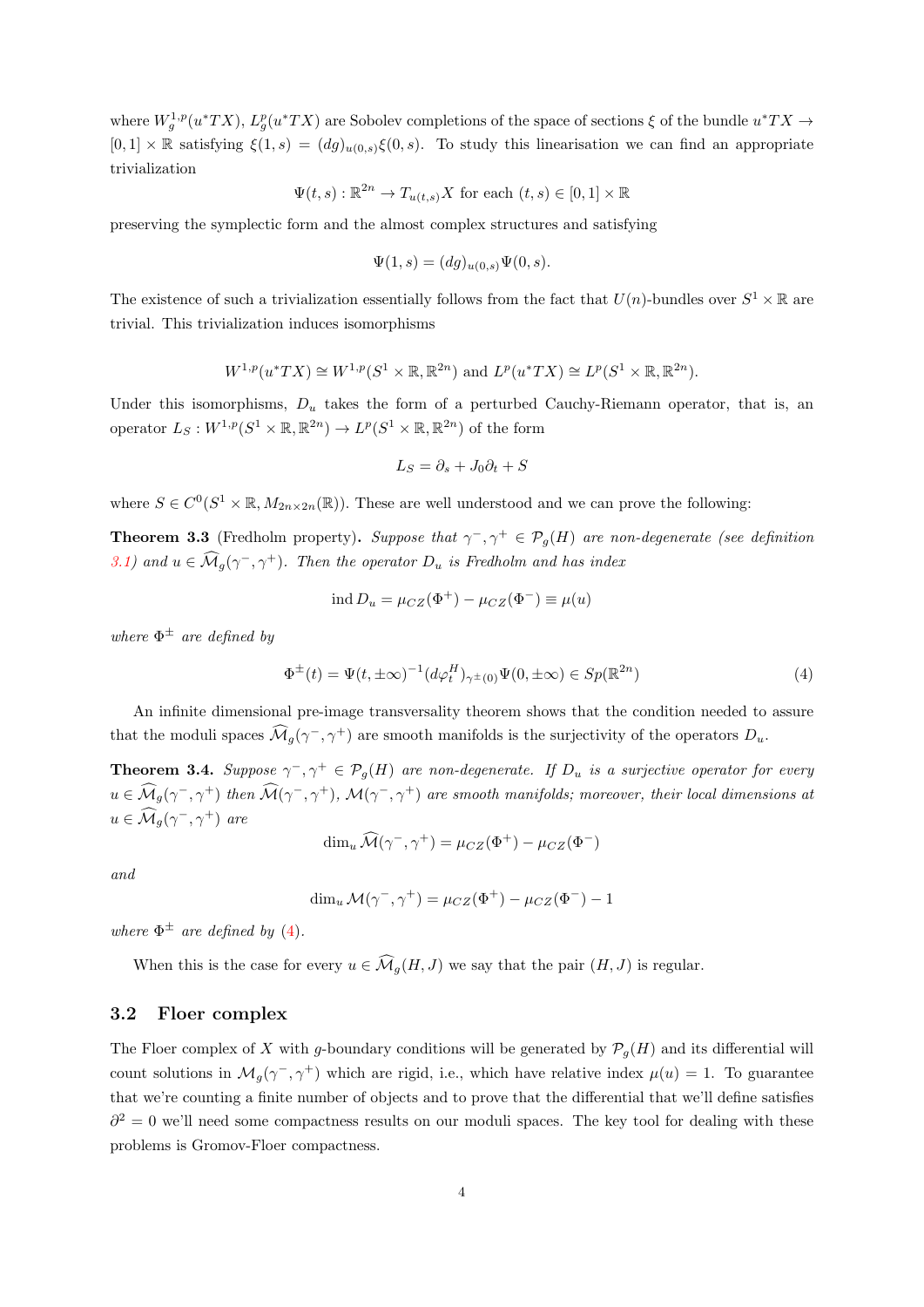**Theorem 3.5** (Gromov-Floer compactness). Let  $\gamma^-, \gamma^+ \in \mathcal{P}_g(H)$  and let  $u_\nu \in \widehat{\mathcal{M}}_g(\gamma^-, \gamma^+)$  be a sequence of solutions of Floer equation with bounded energy  $E(u_\nu)$  and constant index  $\mu(u_\nu) = \mu$ .

Then there is a subsequence of  $u_{\nu}$  that converges modulo bubbling to  $(u^1, \ldots, u^m)$ . Moreover if  $Z =$  $\{z_1, \ldots, z_\ell\}$  is the set of singularities of the subsequence, then there are J-holomorphic spheres  $v_1, \ldots, v_\ell$ :  $S^2 \to X$  such

$$
\lim_{\nu \to \infty} E(u_{\nu}) = \sum_{j=1}^{m} E(u^{j}) + \sum_{k=1}^{m} E(v^{j}) \qquad \mu = \sum_{j=1}^{m} \mu(u^{j}) + 2 \sum_{k=1}^{m} \langle c_{1}(TX), v_{j} \rangle \tag{5}
$$

and  $u^1, \ldots, u^m, v^1, \ldots, v^\ell$  is a connected family, that is,

$$
\bigcup_{j=1}^{m} u^{j}([0,1] \times \overline{\mathbb{R}}) \cup \bigcup_{k=1}^{\ell} v^{j}(S^{2})
$$

is connected.

We see from Gromov-Floer compactness that there are essentially two obstructions to the 0-dimensional manifold  $\{u \in \mathcal{M}_g(\gamma^-, \gamma^+); H, J\}$ :  $\mu(u) = 1\}$  being compact/finite. The first is that the energy of such solutions may be unbounded, and so we cannot apply the theorem to get convergent subsequences. The second is the existence of bubbles. The first problem is solved by using the algebraic formalism of Novikov rings, while the second is much harder to surpass, so throughout the dissertation we'll assume we have no-bubbling in sequences with constant  $\mu(u_\nu) = 1$  or  $\mu(u_\nu) = 2$ . This is always the case for monotone manifolds and is the generic situation for Calabi-Yau manifolds; in the dissertation we discuss this.

To define the differential in characteristic different from 2 we also need coherent orientations on our moduli spaces. In particular we have an assignment of a sign  $\nu(u) \in \mathcal{M}_g(\gamma^-, \gamma^+)$  to each rigid Floer trajectory.

<span id="page-4-0"></span>**Definition 3.6.** Assume that  $(H, J)$  is a regular pair and has no-bubbling . Then we define the Floer complex  $CF(X, g, H; \Lambda)$  with coefficients in the Novikov ring  $\Lambda = \Lambda^{\text{univ}}(R)$  to be the  $\Lambda$ -modulo generated by  $\mathcal{P}_q(H)$ :

$$
CF(X, g, H; \Lambda) = \bigoplus_{\gamma \in \mathcal{P}_g(H)} \Lambda \cdot \gamma.
$$

We define a differential  $\partial = \partial_{H,J} : CF(X,g,H;\Lambda) \to CF(X,g,H;\Lambda)$  by counting (with signs) isolated Floer trajectories between Hamiltonian orbits corresponding to generators. More precisely let ∂ be the  $\Lambda$ -linear map defined on generators  $\gamma^+ \in \mathcal{P}_g(H)$  by

$$
\partial \gamma^+ = \sum_{\gamma^- \in \mathcal{P}_g(H)} \left( \sum_{\substack{u \in \mathcal{M}_g(\gamma^-, \gamma^+, H, J) \\ \mu(u) = 1}} \nu(u) T^{\omega(u)} \right) \gamma^-. \tag{6}
$$

We define the Floer homology  $HF(X, g, H, J; \Lambda)$  to be the homology of the Floer complex  $(CF(X, g, H; \Lambda), \partial_{H,J})$ , that is,

$$
HF(X, g, H, J; \Lambda) = \frac{\ker \partial}{\mathrm{im} \,\partial}.
$$

## 4 Floer homology of global quotient orbifold

Chapter 4 gives the definition of Floer homology for a global quotient orbifold  $\mathcal{X} = [X/G]$ , the main goal of this thesis. We let  $(X, \omega)$  be a compact symplectic manifold of dimension 2n and let G be a group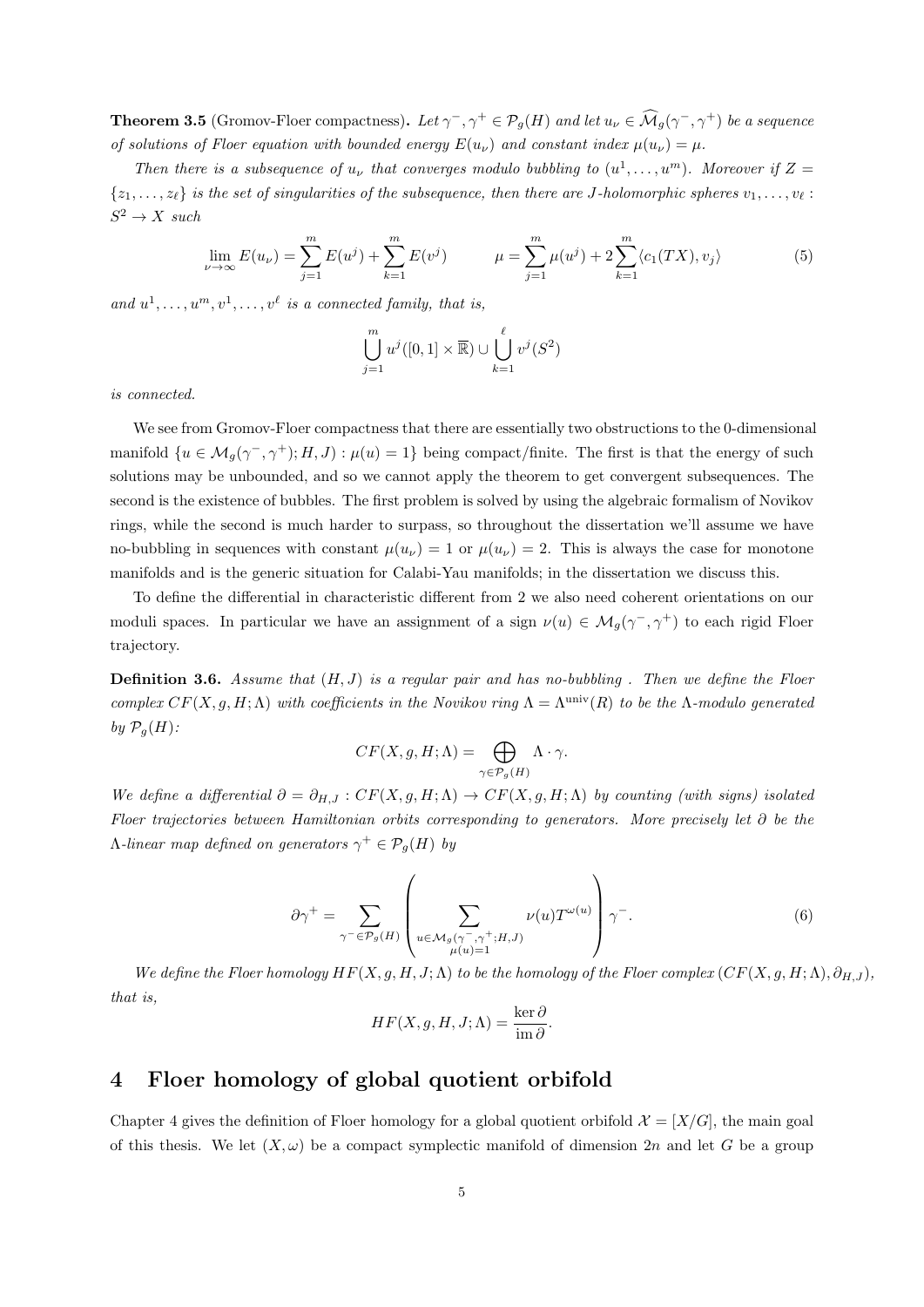acting on  $(X, \omega)$  by symplectomorphisms. Then the quotient orbifold  $\mathcal{X} = [X/G]$  is a symplectic orbifold  $(X, \omega)$ . Let H, J be a time-dependent Hamiltonian and a time dependent almost complex structure satisfying  $H_{t+1} = H_t$ ,  $H_t = H_t \circ g$ ,  $J_{t+1} = J_t$  and  $J_t = g^* J_t$  for every  $g \in G$ . Let

$$
\widetilde{\mathcal{P}}_G(H)=\bigsqcup_g \mathcal{P}_G(H)
$$

be the set of possible lifts to X of closed Hamiltonian orbits of  $\mathcal X$ . An element h of the group G acts on  $\widetilde{\mathcal{P}}_G(H)$  by sending  $\gamma \in \mathcal{P}_q(H) \subseteq \widetilde{\mathcal{P}}_G(H)$  to  $h \gamma \in \mathcal{P}_{hgh^{-1}}(H) \subseteq \widetilde{\mathcal{P}}_G(H)$ .

The obvious idea to define the complex would be to let

$$
CF(\mathcal{X}, H; \Lambda) = \bigoplus_{[\gamma_g] \in \mathcal{P}_G(H)} \Lambda \cdot [\gamma_g]
$$

or, equivalently,  $CF(X, H; \Lambda) = \widetilde{CF}(X, H; \Lambda)^G$  where

$$
\widetilde{CF}(\mathcal{X}, H; \Lambda) = \bigoplus_{g \in G} CF(X, g, H; \Lambda) = \bigoplus_{\gamma_g \in \widetilde{\mathcal{P}}_G(H)} \Lambda \cdot \gamma_g
$$

and  $\widetilde{CF}(\mathcal{X}, H; \Lambda)^G$  denotes the G-invariant part of  $\widetilde{CF}(\mathcal{X}, H; \Lambda)$  with respect to the action of G that extends Λ-linearly the action of G on  $\widetilde{\mathcal{P}}_G(H)$ . We can assemble the differentials of [3.6](#page-4-0) to get a differential  $\partial : \widetilde{CF}(X, H; \Lambda) \to \widetilde{CF}(X, H; \Lambda)$ . Unfortunately in characteristic different from 2 a problem with the orientations signs  $\nu(u)$  makes  $\partial$  not G-equivariant. This leads to the need to exclude some of the Hamiltonian orbits from the complex.

## <span id="page-5-0"></span>4.1 Absolute index using trivialization of  $\Lambda_c^nTX$

In section [3.1](#page-2-2) we showed how to assign a relative index  $\mu(u) = \text{ind } D_u$  to any Floer trajectory  $u \in$  $\widehat{\mathcal{M}}_g(\gamma^-, \gamma^+)$ . To define a grading on the Floer homology we would like to be able to write this relative index in terms of an absolute index assigned to Hamiltonian orbits  $\gamma_q \in \widetilde{\mathcal{P}}_G(H)$ . This is not possible in general, so we impose the condition that  $\mathcal X$  is Calabi-Yau.

**Definition 4.1.** We say that a global quotient orbifold  $\mathcal{X} = [X/G]$  is Calabi-Yau if the equivariant first Chern class  $c_1^G(X) = c_1^G(TX)$  vanishes.

The orbifold X is Calabi-Yau if and only if the G-equivariant line bundle  $\Lambda_{\mathbb{C}}^nTX \to X$  is a trivial G-bundle. We fix a non-vanishing G-equivariant section  $\mathfrak{s}: X \to \Lambda_{\mathbb{C}}^n TX$  or, equivalently, a trivialization of  $\Lambda_{\mathbb{C}}^nTX \to X$ .

Given  $\gamma \in \mathcal{P}_g(H)$  the section  $\mathfrak s$  also gives a trivialization of the bundle  $\Lambda_{\mathbb C}^n(\gamma^*TX/\gamma) \to S^1$  where ~ identifies  $T_{\gamma(0)}X$  and  $T_{\gamma(1)}X$  via  $(dg)_{\gamma(0)}$ . Then there is an unique up to homotopy trivialization  $\Psi$ of  $\gamma^*TX/\sim$  that induces the above one. We write the trivialization as  $\Psi(t): \mathbb{R}^{2n} \to T_{\gamma(t)}X$  with the condition that

$$
\Psi(1) = (dg)_{\gamma(0)} \circ \Psi(0).
$$

We say that such a trivialization is compatible with  $\frak{s}.$ 

<span id="page-5-1"></span>**Definition 4.2.** Let  $\gamma \in \mathcal{P}_q(H) \subseteq \widetilde{\mathcal{P}}_G(H)$  be a non-degenerate (see [3.1\)](#page-2-1) Hamiltonian orbit and consider a trivialization  $\Psi$  as discussed before. Let  $\Phi : [0,1] \to Sp(2n;\mathbb{R})$  be defined by

$$
\Phi(t) = \Phi_{\gamma}(t) = \Psi(t)^{-1} (d\varphi_t)_{\gamma(0)} \Psi(0) \text{ for } t \in [0, 1].
$$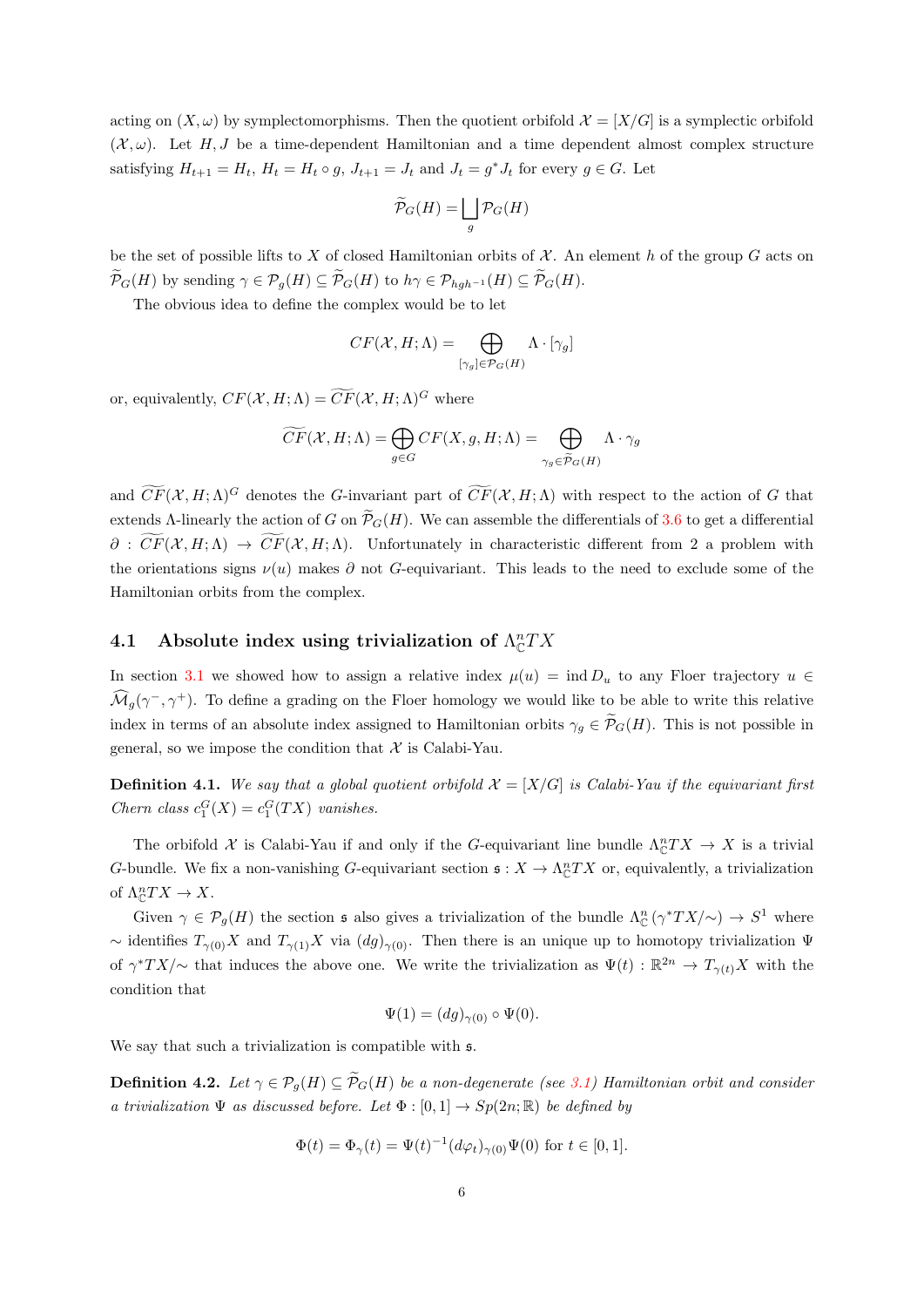Then we define a grading on the set  $\widetilde{\mathcal{P}}_G(H)$  by

$$
|\gamma| = \mu_{CZ}(\Phi_\gamma).
$$

With this canonical choice of trivialization we get the relative index from the absolute indices on the limits.

**Proposition 4.3.** Let  $\gamma^-, \gamma^+ \in \mathcal{P}_g(H)$  be non-degenerate orbits and let  $u \in \widehat{\mathcal{M}}_g(\gamma^-, \gamma^+)$ . Then

$$
\mu(u) = \text{ind } D_u = |\gamma^+| - |\gamma^-|.
$$

#### 4.2 Coherent orientations and orientable orbits

We can understand orientations and the need to exclude some orbits from our complex better in the Calabi-Yau case. The idea is to define coherent orientations by assigning orientations to certain determinant line bundles  $\delta_{\gamma}$ , for each  $\gamma \in \widetilde{\mathcal{P}}_G(H)$ ; this is analogous to orienting the unstable manifolds in Morse homology.

Suppose that X is Calabi-Yau and fix a G-equivariant section  $\mathfrak s$  as in [4.1.](#page-5-0) We saw that in this case there is a trivialization  $\Psi(t): \mathbb{R}^{2n} \to T_{\gamma(t)}X$  compatible with s which is canonical up to homotopy. Given such trivialization we have a path of symplectic matrices  $\Phi = \Phi_{\gamma} : [0, 1] \to Sp(2n; \mathbb{R})$  defined in [4.2.](#page-5-1) We let  $S: S^1 \to M_{2n \times 2n}(\mathbb{R})$  be the path of symmetric matrices defined by

$$
\dot{\Phi}(t) = J_0 S(t) \Phi(t).
$$

We associate to  $\Phi$  a Fredholm operator  $D_{\Phi}$  defined over C (instead of the cylinder  $[0,1] \times \mathbb{R}$ ) that near the cylindrical end of C looks like  $\partial_s + J_0 \partial_t + S$ ; here  $(t, s)$  are the cylindrical coordinates defined by  $x + iy = e^{-2\pi(s+it)}$ . More precisely let  $B : \mathbb{C} \to M_{2n \times 2n}(\mathbb{R})$  be a matrix valued continuous function defined on  $\mathbb C$  that is constant and equal to S on the cylindrical end of  $\mathbb C$ , that is, we ask that

$$
B\left(e^{-2\pi(s+it)}\right) = S(t) \text{ for } s \ll 0.
$$

Moreover we pick  $\alpha : \mathbb{C} \to \mathbb{R} \oplus J_0\mathbb{R} \cong \mathbb{C}$  such that

$$
\alpha(x, y) = \alpha(x + iy) = \begin{cases} 1 & \text{if } s \gg 0 \\ 2\pi(-x + J_0y) & \text{if } s \ll 0 \end{cases}
$$

and  $\alpha$  never vanishes. Finally we take the operator  $D_{\Phi}: W^{1,p}_{\mu}(\mathbb{C}, \mathbb{R}^{2n}) \to L^p_{\mu}(\mathbb{C}, \mathbb{R}^{2n})$  defined by

<span id="page-6-0"></span>
$$
D_{\Phi}Z = \alpha \left(\partial_x Z + J_0 \partial_y Z\right) + BZ. \tag{7}
$$

In the cylindrical coordinates  $(t, s)$  we have  $D_{\Phi} = \partial_s + J_0 \partial_t + S$  for  $s \ll 0$ .

**Theorem 4.4.** Assume that the symplectic path  $\Phi$  is admissible. Then the operator  $D_{\Phi}: W^{1,p}_{\mu}(\mathbb{C}, \mathbb{R}^{2n}) \to$  $L^p_\mu(\mathbb{C}, \mathbb{R}^{2n})$  defined in [\(7\)](#page-6-0) is a Fredholm operator of Fredholm index  $n-\mu_{CZ}(\Phi)$  for every  $p ≥ 2$ . Moreover, its kernel does not depend on  $p \geq 2$ .

With this in mind, we can now define the determinant line bundle associated to  $\gamma$ .

**Definition 4.5.** Given a non-degenerate orbit  $\gamma \in \widetilde{\mathcal{P}}_G(H)$  let  $\Phi = \Phi_{\gamma}$  and  $D_{\Phi}$  be an operator as before. We let  $\delta_{\gamma}$  be the determinant line bundle of  $D_{\Phi}$ , that is,

$$
\delta_{\gamma} = \det(D_{\Phi}) = \left(\Lambda^{\text{top}} \ker(D_{\Phi})\right) \otimes \left(\Lambda^{\text{top}} \text{coker}(D_{\Phi})\right)^{\vee}.
$$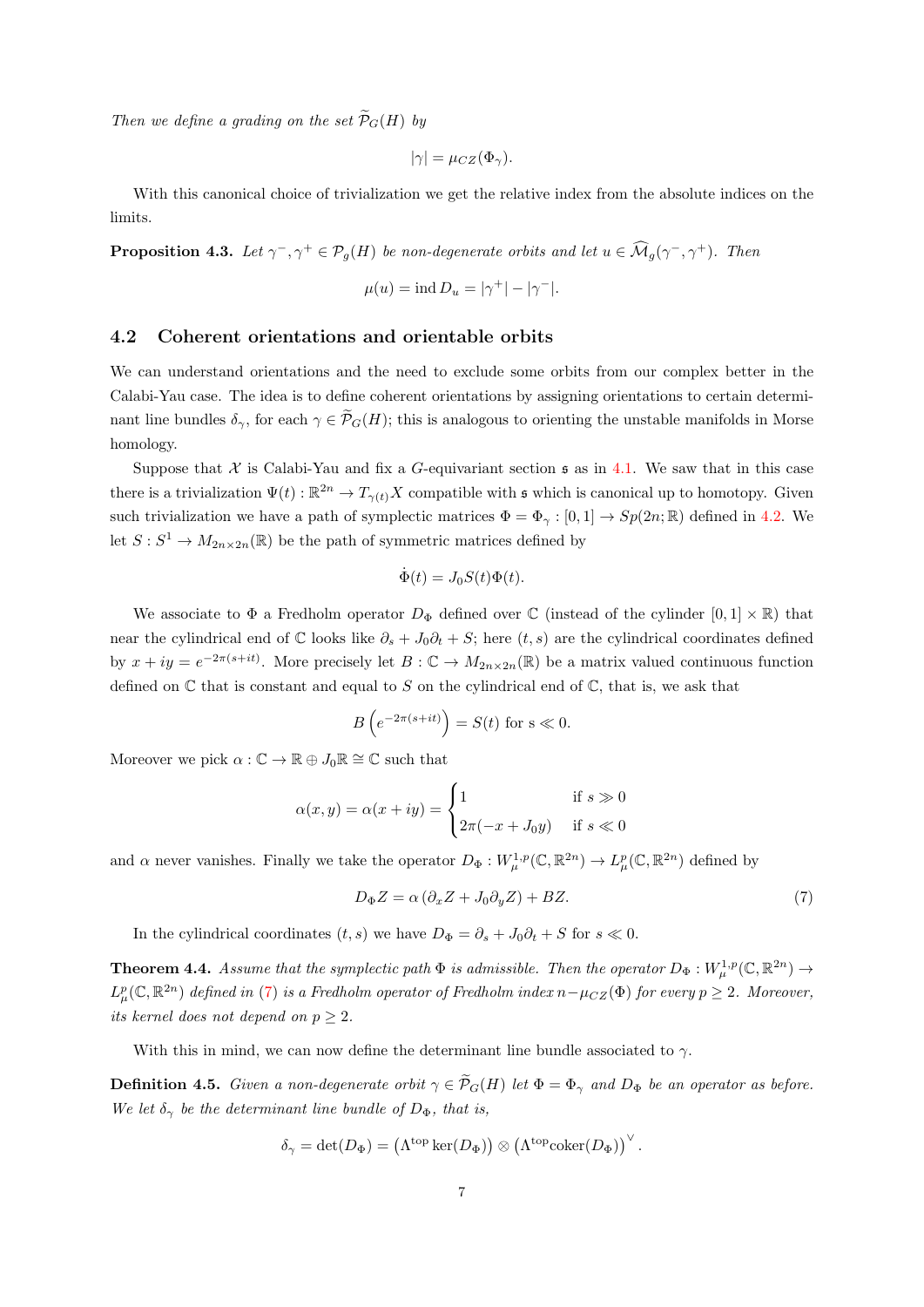<span id="page-7-1"></span>**Theorem 4.6.** Let  $\gamma^-$ ,  $\gamma^+ \in \mathcal{P}_g(H) \subseteq \widetilde{\mathcal{P}}_G(H)$  for some  $g \in G$  be non-degenerate Hamiltonian orbits and  $u \in \widehat{\mathcal{M}}_g(\gamma^-, \gamma^+)$  be a connecting orbit. Assume that  $\mathcal X$  is Calabi-Yau. Then we have an isomorphism

<span id="page-7-0"></span>
$$
\delta_{\gamma^-} \cong \det(D_u) \otimes \delta_{\gamma^+} \tag{8}
$$

which is canonical up to multiplication by a positive constant.

Now in order to get coherent orientations on the moduli spaces we fix for each  $\gamma \in \widetilde{\mathcal{P}}_G(H)$  and orientation of  $\delta_{\gamma}$ . Equation [\(8\)](#page-7-0) then induces an orientation in the determinant line bundle det( $D_u$ ). Suppose now that  $(H, J)$  is regular, and thus  $D_u$  is surjective. Then

$$
\det(D_u) = \Lambda^{\text{top}} \ker(D_u) = \Lambda^{\text{top}} \left( T_u \widehat{\mathcal{M}}_g(\gamma^-, \gamma^+) \right).
$$

So we get an orientation on the manifold  $\widehat{\mathcal{M}}_g(\gamma^-, \gamma^+)$ . Recall that  $\mathcal{M}_g(\gamma^-, \gamma^+)$  is defined as the quotient  $\widehat{\mathcal{M}}_g(\gamma^-, \gamma^+) / \mathbb{R}$  where  $\mathbb R$  acts on  $\widehat{\mathcal{M}}_g(\gamma^-, \gamma^+)$  by  $(\sigma \cdot u)(t, s) = u(t, s + \sigma)$  for  $\sigma \in \mathbb{R}$ . In particular we get signs  $\nu(u) \in \{-1, +1\}$  for the rigid Floer trajectories.

Moreover it can be shown that we have maps

$$
h_* : \delta_{\gamma} \to \delta_{h_{\gamma}}
$$
 and  $h_* : \det(D_u) \to \det(D_{hu})$ 

which are natural with respect to the isomorphism of theorem [4.6.](#page-7-1) With this we define orientable orbits:

**Definition 4.7.** Let  $\gamma \in \mathcal{P}_g(H) \subseteq \widetilde{\mathcal{P}}_G(H)$  and assume that X is Calabi-Yau. We say that  $\gamma$  is an orientable Hamiltonian orbit if for every  $h \in C(g)$  such that  $h\gamma = \gamma$  the isomorphism  $h_* : \delta_{\gamma} \to \delta_{\gamma}$  is orientation preserving. Otherwise we say that  $\gamma$  is non-orientable. We denote by  $\widetilde{\mathcal{P}}_G(H)^+$  the set of orientable Hamiltonian orbits.

#### 4.3 Orbifold Floer complex

At this point we can define the Floer complex of a Calabi-Yau orbifold  $\mathcal{X}$ . For this we define the complex generated only by orientable orbits, i.e.,

$$
\widetilde{CF}_k(\mathcal{X}, H; \Lambda)^+ = \bigoplus_{\gamma \in \widetilde{\mathcal{P}}_G(H)^+} \Lambda \cdot \gamma.
$$

Since the action of G preserves orientability, we have an action on  $\widetilde{CF}(\mathcal{X}, H; \Lambda)^+$  and thus we can look at the G-invariant part

$$
CF(\mathcal{X}, H; \Lambda) = \left( \widetilde{CF}(\mathcal{X}, H; \Lambda)^+ \right)^G.
$$

Lemma 4.8. The differential

$$
\partial : \bigoplus_{\gamma \in \widetilde{\mathcal{P}}_{G}(H)} \Lambda \cdot \gamma \to \bigoplus_{\gamma \in \widetilde{\mathcal{P}}_{G}(H)} \Lambda \cdot \gamma
$$

given by assembling the differentials of  $CF(X, g, H, J; \Lambda)$  maps  $CF_k(\mathcal{X}, H; \Lambda)$  to  $CF_{k-1}(\mathcal{X}, H; \Lambda)$ .

The Floer homology of  $\mathcal X$  is then defined as

$$
HF_k(\mathcal{X}, H, J; \Lambda) = \frac{\ker(\partial : CF_k \to CF_{k-1})}{\text{im}(\partial : CF_{k+1} \to CF_k)}.
$$

In the main text we also give a more abstract definition of the Floer complex that we think gives a more conceptual explanation for why we need to exclude non-orientable orbits.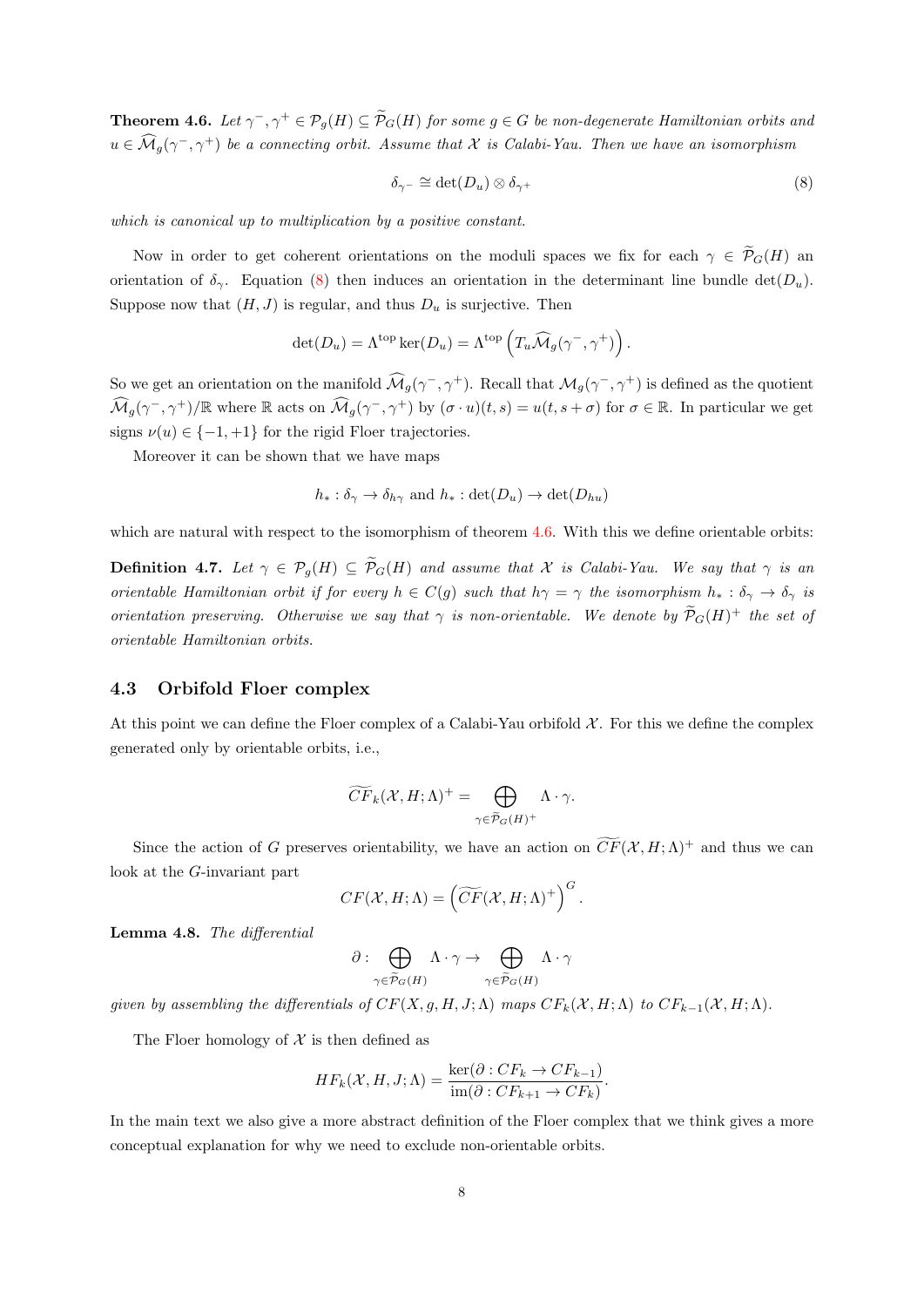## 5 Equivariant transversality

Transversality in orbifold Floer homology turns out to be a more subtle issue than in the smooth case. In general it's not true that the set of regular pairs  $(H, J)$  is dense. This situation arises even in Morse homology, for example in the classical picture of the torus with a  $\mathbb{Z}/2$  symmetry given by reflection in a plane containing the two gradient flow lines between the critical points of Morse index 1.

However, we're able to prove that given a fixed  $H$  with the non-degeneracy condition we can perturb J in a way that  $D_u$  is surjective for every u that's not contained in the singular set of X. More precisely we proved the following:

**Theorem 5.1** (Weak equivariant transversality). Let  $(X, \omega)$  be a symplectic manifold, G a finite group acting on  $(X, \omega)$  and  $H : X \to \mathbb{R}$  a non-degenerate Hamiltonian. For  $\ell \geq 1$  there is a  $C^{\ell}$  dense subset  $\mathcal{J}_G^{reg}(X,\omega)$  of  $\mathcal{J}_G(X,\omega)$  such that if  $J \in \mathcal{J}_G^{reg}(X,\omega)$  then, for every Floer trajectory  $u \in \widehat{\mathcal{M}}_g(H,J)$  whose image is not contained in  $X^h$  for any  $h \in G \setminus \{1\}$ ,  $D_u$  is surjective.

The proof goes by showing an abundance of injective points, in an appropriate sense.

**Definition 5.2.** Given a Floer trajectory  $u \in \widehat{\mathcal{M}}_g(\gamma^-, \gamma^+; H, J)$  we say that a point  $(t_0, s_0) \in [0, 1] \times \mathbb{R}$ is G-injective if

$$
\partial_s u(t_0, s_0) \neq 0
$$
 and  $u(t_0, s_0) \notin u(t_0, \overline{\mathbb{R}} \setminus \{s_0\}) \cup \bigcup_{g \in G \setminus \{1\}} g u(t_0, \overline{\mathbb{R}}).$ 

We denote by  $R(u)$  the set of G-injective points of u.

We use the following lemma in the proof of weak equivariant transversality.

**Lemma 5.3.** Let  $u \in \widehat{\mathcal{M}}_g(\gamma^-, \gamma^+; H, J)$  be a non-constant Floer trajectory (i.e., with  $\partial_s u \neq 0$ ) and assume that im(u) is not contained in  $X^g$  for any  $g \in G \setminus \{1\}$ . Then the set of G-injective points  $R(u)$ is dense in  $[0, 1] \times \mathbb{R}$ .

Although we can't get transversality in general, this is enough to deal with the case of isolated singularities, that is, when  $X^g$  is discrete for every  $g \neq 1$ .

We also propose a way to redefine Floer homology of orbifolds in a way that avoids equivariant transversality and only needs transversality for Floer homology with g-periodic boundary conditions.

## 6 Floer homology for "small" autonomous Hamiltonians

The main result in this dissertation, besides the own definition, is an isomorphism with Chen-Ruan cohomology. This isomorphism replaces the usual isomorphism between Floer homology of a smooth manifold and its singular homology. To be precise, we proved the following:

<span id="page-8-0"></span>**Theorem 6.1.** Let  $\mathcal{X} = [X/G]$  be a global quotient compact Calabi-Yau orbifold with symplectic form  $\omega$ . Let  $H \in C_G(\mathbb{R} \times X)$  and  $J \in \mathcal{J}_G(X, \omega)$  be autonomous Hamiltonian and almost complex structure, respectively, and denote  $H_{\tau} = \tau H$  for  $\tau > 0$ . Assume that for sufficiently small  $\tau$  the pair  $(H_{\tau}, J)$  is regular. Let  $\Lambda = \Lambda^{\text{univ}}(\mathbb{Q})$  be the rational universal Novikov ring. Then for sufficiently small  $\tau > 0$  we have

$$
HF_*(\mathcal{X}, H_\tau, J; \Lambda) \cong H^{n-*}_{CR}(\mathcal{X}; \Lambda).
$$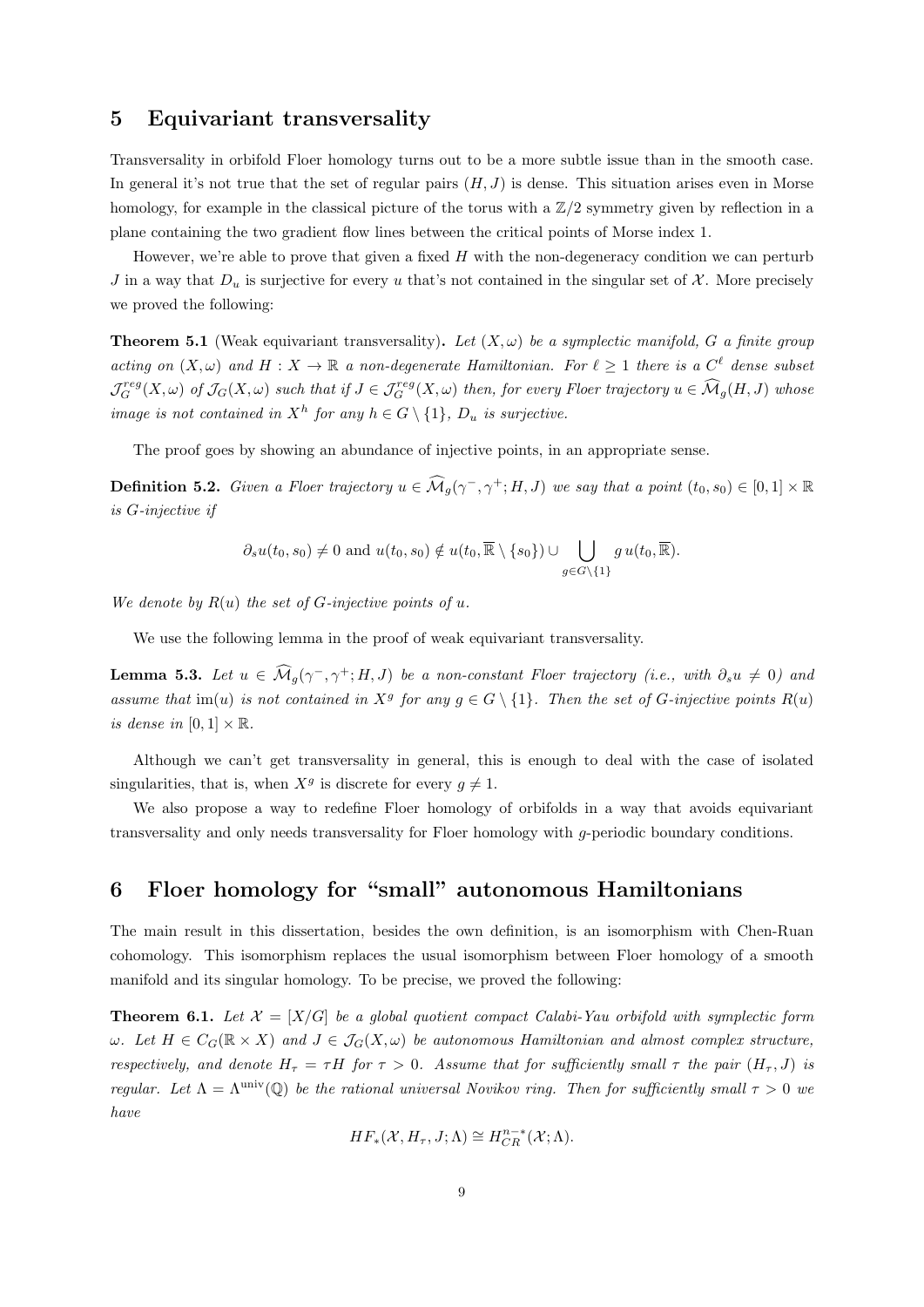The assumption that for sufficiently small  $\tau$  the pair  $(H_{\tau}, J)$  is regular can be related to a Morse-Smale hypothesis as follows:

**Proposition 6.2.** Let  $H \in C_G(\mathbb{R} \times X)$  and  $J \in \mathcal{J}_G(X,\omega)$  be autonomous Hamiltonian and almost complex structure, respectively, and assume that H is  $C^2$ -small. Then  $D_u$  is surjective for every Floer trajectory u which is t-independent if and only if  $(H_{|X^g}, \mathfrak{g})$  is a Morse-Smale pair for every  $g \in G$  where  $\mathfrak{g}(u, v) = \omega(u, Jv)$ . In particular if  $(H_{|X^g}, \mathfrak{g})$  is Morse-Smale for every  $g \in G$  then  $(H_\tau, J)$  is regular for every sufficiently small  $\tau$ .

In this summary we will just explain the ingredients of the proof. First, we can decompose  $\widetilde{\mathcal{P}}_G(H)$ according to the conjugacy class (g) relative to an orbit  $\gamma_q \in \widetilde{\mathcal{P}}_G(H)$ . Since the action of G and the differential preserve this conjugacy class we get a decomposition of Floer homology

$$
HF_k(\mathcal{X}, H, J; \Lambda) = \bigoplus_{(g)} HF_k^{(g)}(\mathcal{X}, H, J; \Lambda).
$$

The idea is that for Hamiltonians in the conditions stated we can identify the chain complex giving the homology groups  $HF_k^{(g)}(\mathcal{X},H,J;\Lambda)$  with the orbifold Morse chain complex of the twisted sector  $X^g/C(g)$ ; the Morse theory of orbifolds was introduced in [\[CH14\]](#page-10-3). The first step is to identify the generators of the complexes.

**Proposition 6.3.** Assume that H is a sufficiently  $C^2$ -small autonomous Hamiltonian. Then every Hamiltonian orbit  $\gamma \in \widetilde{\mathcal{P}}_G(H)$  is constant.

Thus the Hamiltonian orbits are constant maps  $c_g^x$  with  $gx = x$ . This means that there is a bijection between  $\widetilde{\mathcal{P}}_G(H)$  and

$$
\bigsqcup_{g\in G}\mathrm{Crit}\big(H_{|X^g}\big).
$$

The next step in establishing the connection between Floer homology and Morse homology is to prove that all the Floer trajectories are constant in the t-variable. This will identify the Floer trajectories with gradient flow trajectories of H.

**Proposition 6.4.** Assume that H is an autonomous Hamiltonian and let  $H_{\tau} = \tau H$  for  $\tau > 0$ . Then for sufficiently small  $\tau > 0$  every Floer trajectory  $u \in \widehat{M}_g(\gamma^-, \gamma^+; H_\tau, J)$  does not depend on t, that is,  $u(t, s) = u(s)$  is a Morse trajectory.

This almost identifies the complexes and the differentials but there are two more ingredients missing. First, we need to compare the index of  $c_g^x$  as defined in [4.2](#page-5-1) with the Morse index of x as a critical point of  $H_{|X^g}$ . This is done by choosing a trivialization of the form  $\Psi(t) = G_t \circ \Psi(0)$  where  $G_t$  is a path in  $SU(n)$ from Id to  $(dg)_x \in SU(T_xX) \cong SU(n)$  and computing things explicitly in appropriate local coordinates. In the end we arrive at the following expression:

$$
|c_g^x| = \text{ind}_x (H_{|X^g}) + 2\iota_{(g)} - n \tag{9}
$$

where we can see the degree shifting numbers of Chen-Ruan cohomology appearing naturally.

The second ingredient needed concerns orientations. Essentially we have to see that orientations match in two aspects: orientable critical points correspond to orientable Hamiltonian orbits and the signs  $\nu(u)$ appearing in Morse and Floer homologies agree. The key step to do this is to identify the determinant line bundle  $\delta_{c_g^x}$  with the top alternating power of the unstable manifold  $\Lambda^{top} W^u_{H_{|X^g}}(x)$ . Once again, this is done by fixing some of the choices needed to define  $\delta_{\gamma}$  and computing things explicitly.